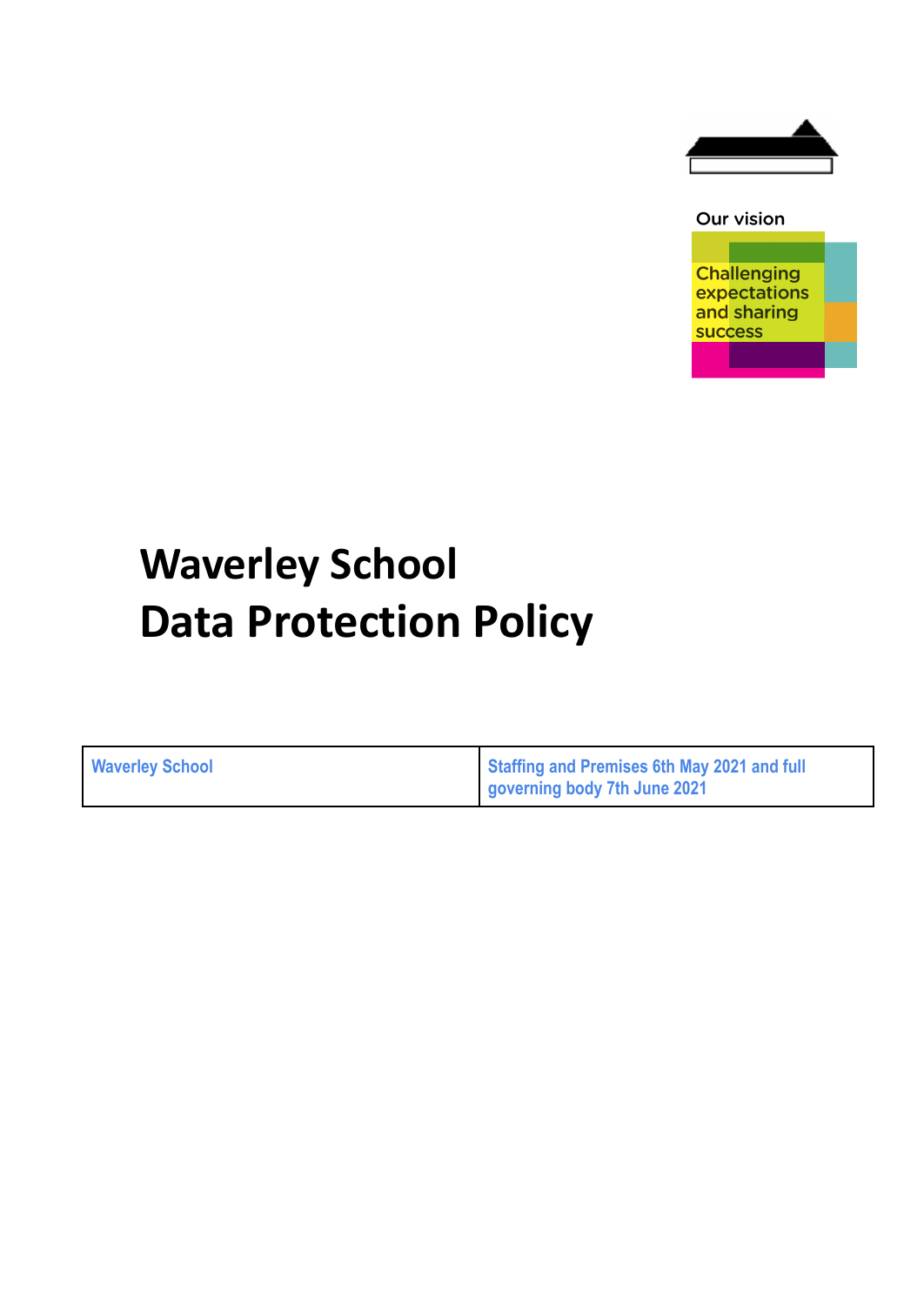# **CONTENTS**

| 1.             | <b>Introduction</b>                              | 3                |
|----------------|--------------------------------------------------|------------------|
| $\mathbf{2}$   | <b>Aim of the Policy</b>                         | 3                |
| 3              | <b>Scope</b>                                     | 3                |
| 4              | Data protection principles                       | 4                |
| 5              | The Information Commissioner's Office            | 5                |
| 6              | Access and use of personal data                  | 5                |
| $\overline{7}$ | <b>School commitment</b>                         | 6                |
| 8              | <b>Roles and responsibilities</b>                | 6                |
| 9              | <b>Responsibilities of Schools Workforce</b>     | $\overline{7}$   |
| 10             | <b>Data Controller</b>                           | 8                |
| 11             | <b>Data Protection Officer</b>                   | $\boldsymbol{9}$ |
| 12             | Data Owner                                       | 9                |
| 13             | <b>Training and awareness</b>                    | 10               |
| 14             | <b>Collection of Data</b>                        | 10               |
| 15             | <b>Accuracy and relevance</b>                    | 10               |
| 16             | Rights to access, correct and remove information | 10               |
| 17             | <b>Fair and Lawful Processing</b>                | 11               |
| 18             | <b>Data Sharing and Processing</b>               | 11               |
| 19             | Data retention and disposal                      | 12 <sup>2</sup>  |
| 20             | <b>Transfer outside of the UK</b>                | 12 <sup>2</sup>  |
| 21             | <b>Violations</b>                                | 13               |
| 22             | <b>Supporting Policies</b>                       | 13               |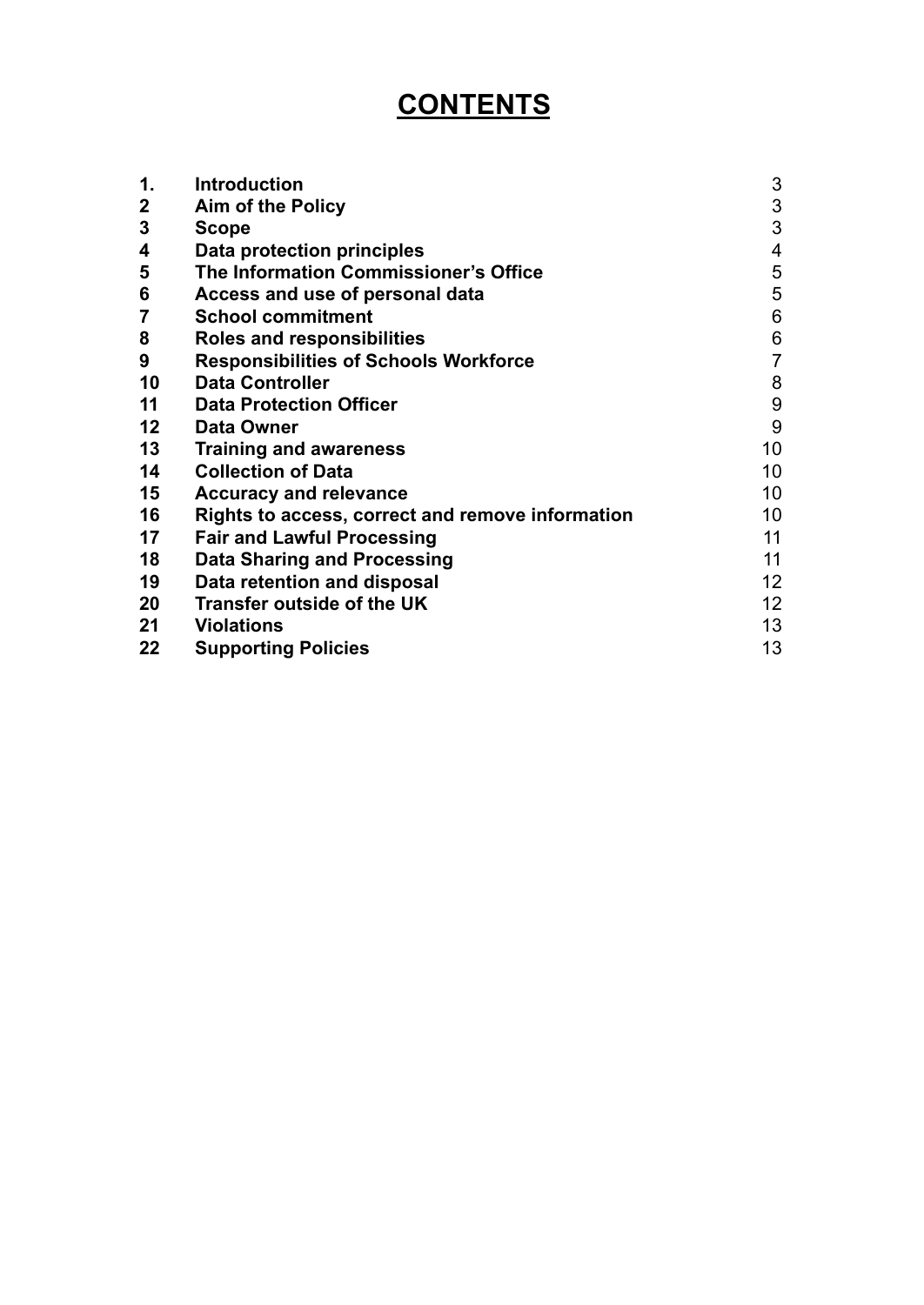# <span id="page-2-0"></span>**1. Introduction**

1.1 The School is required as part of its overall information governance structure to ensure that appropriate controls are implemented and maintained in relation to the collection, use and retention of personal information pertaining to its pupils, parents, schools workforce and contractors; and that these are in accordance with the requirements of the current data protection law as enacted. (The Data Protection Act 2018 and the UK GDPR)

1.2 This document provides a framework for the School workforce to meet legal and corporate requirements in relation to information requests that fall within the scope of the legislation.

1.3 The Policy applies to all personal information created, received, stored, used and disposed of by the School irrespective of where or how it is held.

1.4 It must be noted that compliance is a **legal** requirement and that individuals can face prosecution for breaches of its Principles.

# <span id="page-2-1"></span>**2 Aim of the Policy**

2.1 The aim of this document is to clarify the School's legal obligations and requirements for the processing of personal data and to ensure that all such data is:

- collected, stored and processed for justifiable school business reasons
- has appropriate legal basis or informed consent for use, and is not combined with other data or used for other purposes without appropriate legal basis or consent
- used only by those persons with a legitimate reason for access
- stored safely
- retained only for the defined time period
- not disclosed to unauthorised persons, and transfers to authorised persons recorded

2.2 School will actively seek to meet its obligations and duties in accordance with the law and in so doing will not infringe the rights of its employees, customers, third parties or others.

#### <span id="page-2-2"></span>**3 Scope**

3.1 The scope of this policy requires compliance with the principles defined in law.

**Personal Data** is defined as: personal data relating to an identifiable living individual and includes the expression of opinion about the individual and any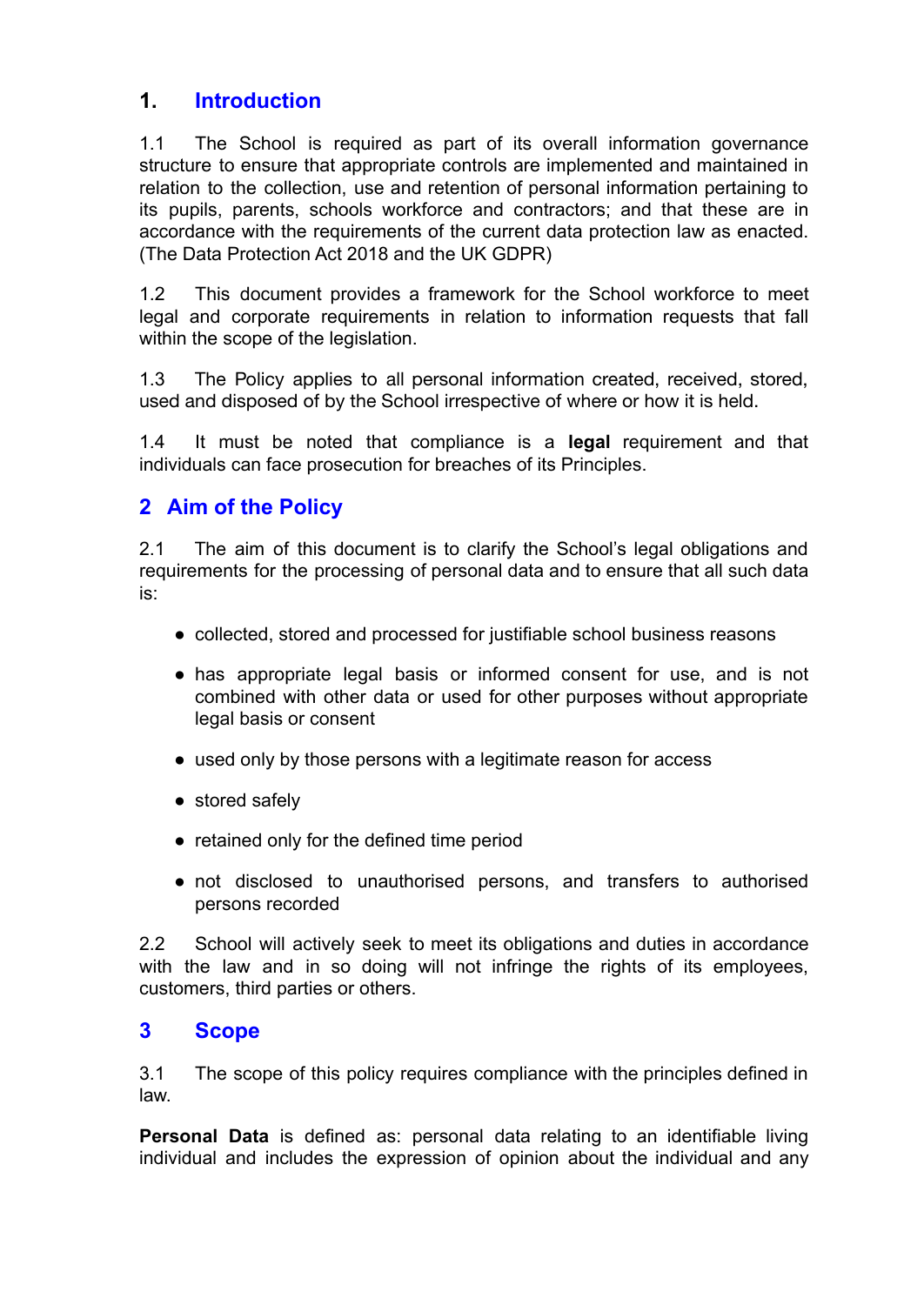indication of the intentions of the data controller or any other person in respect of the individual.

**Special category personal data** is defined as personal data consisting of information as to:

- racial or ethnic origin
- political opinions
- religious or other beliefs
- trade union membership
- physical or mental health or condition
- sexual life
- commission of criminal offences or alleged offences.

3.2 Special category personal data may only be stored or processed for a limited variety of purposes. All processing of special category personal data without a legal basis for use must be cleared by the Information Commissioner.

3.3 All personal data must be protected, and special category personal data may require special protection measures.

3.4 Changes to use or new uses of personal data require consultation with the Data Protection Officer. Their advice must be recorded and if dissented from, the dissent and alternate action taken be recorded.

# <span id="page-3-0"></span>**4 Data protection principles**

4.1 The UK GDPR includes principles which must be adhered to whenever personal data is processed. Processing includes obtaining, recording, using, holding, disclosing and deleting personal data.

4.2 All personnel processing personal information in the course of their business functionality must ensure they adhere to the principles in the UK GDPR Article 5 which require that:

1. Personal data shall be:

(a) processed lawfully, fairly and in a transparent manner in relation to the data subject **('lawfulness, fairness and transparency');**

(b) collected for specified, explicit and legitimate purposes and not further processed in a manner that is incompatible with those purposes; further processing for archiving purposes in the public interest, scientific or historical research purposes or statistical purposes shall, in accordance with Article 89(1), not be considered to be incompatible with the initial purposes **('purpose limitation');**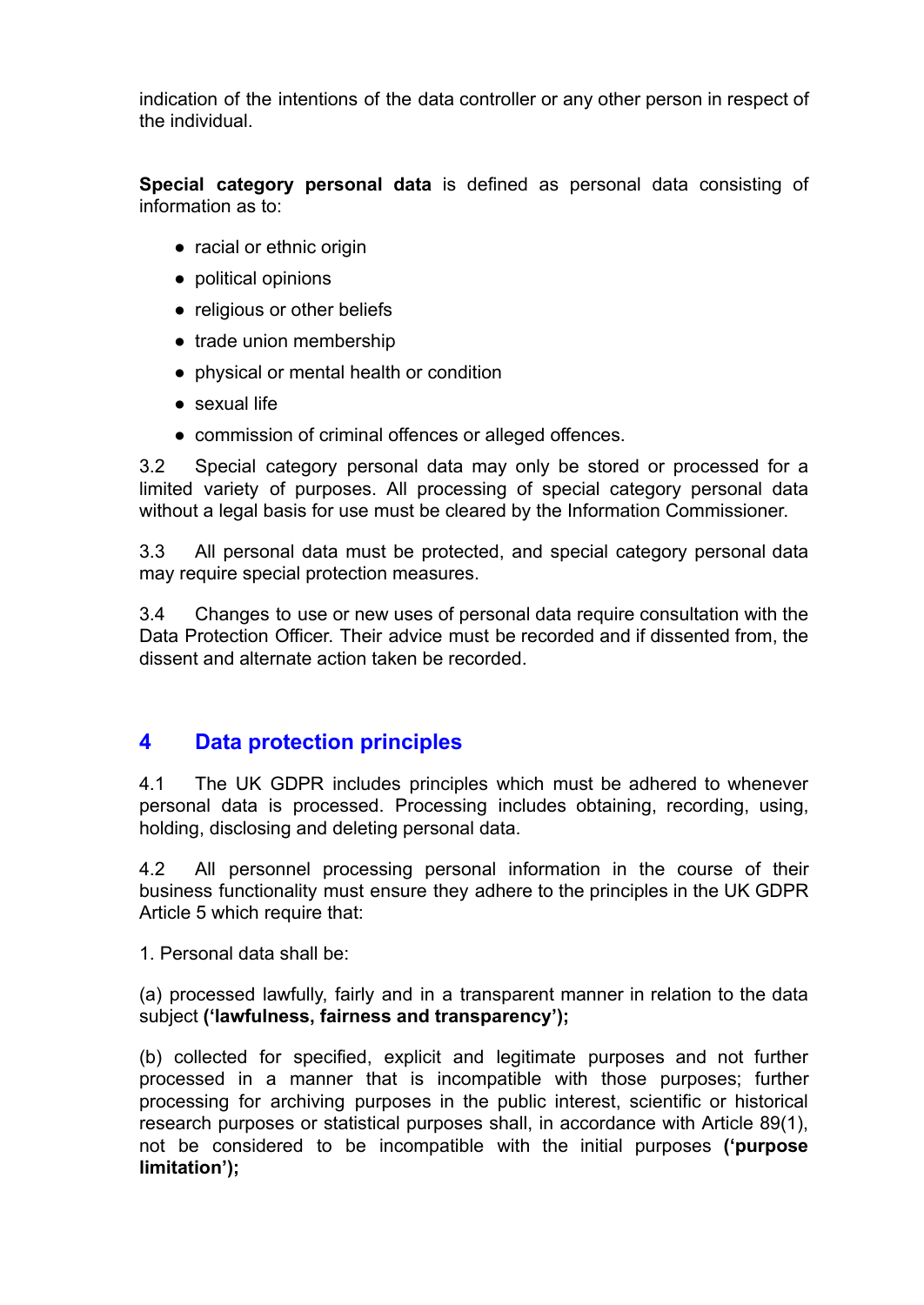(c) adequate, relevant and limited to what is necessary in relation to the purposes for which they are processed **('data minimisation');**

(d) accurate and, where necessary, kept up to date; every reasonable step must be taken to ensure that personal data that are inaccurate, having regard to the purposes for which they are processed, are erased or rectified without delay **(**'**accuracy');**

(e) kept in a form which permits identification of data subjects for no longer than is necessary for the purposes for which the personal data are processed; personal data may be stored for longer periods insofar as the personal data will be processed solely for archiving purposes in the public interest, scientific or historical research purposes or statistical purposes in accordance with Article 89(1) subject to implementation of the appropriate technical and organisational measures required by this Regulation in order to safeguard the rights and freedoms of the data subject **('storage limitation').** [Note that there are additional requirements on location of storage and processing elsewhere in the laws]**;**

(f) processed in a manner that ensures appropriate security of the personal data, including protection against unauthorised or unlawful processing and against accidental loss, destruction or damage, using appropriate technical or organisational measures ('**integrity and confidentiality').**

2.The controller shall be responsible for, and be able to demonstrate compliance with, paragraph 1 **('accountability').**

Further information on the principles can be found on the Information Commissioner's Office website

#### <span id="page-4-0"></span>**5 The Information Commissioner's Office**

5.1 The Information Commissioner administers Data Protection in the UK. The role and duties of the Commissioner include:

- **●** ensuring compliance with the law
- **●** ensuring that individuals rights to privacy are respected
- **●** ensuring that individuals have access to data held about themselves
- **●** establishing and maintaining a Register of data users and making it publicly available
- **●** investigating complaints, serving notices on registered data users who are contravening the principles of the legislation, and where appropriate prosecute offenders.

5.2 The law gives the Information Commissioner wide powers to ensure compliance, including warrants to search and seize documents and equipment.

#### <span id="page-4-1"></span>**6 Access and use of personal data**

6.1 This policy applies to everyone that has access to personal data, and includes any third party or individual who conducts work on behalf of the School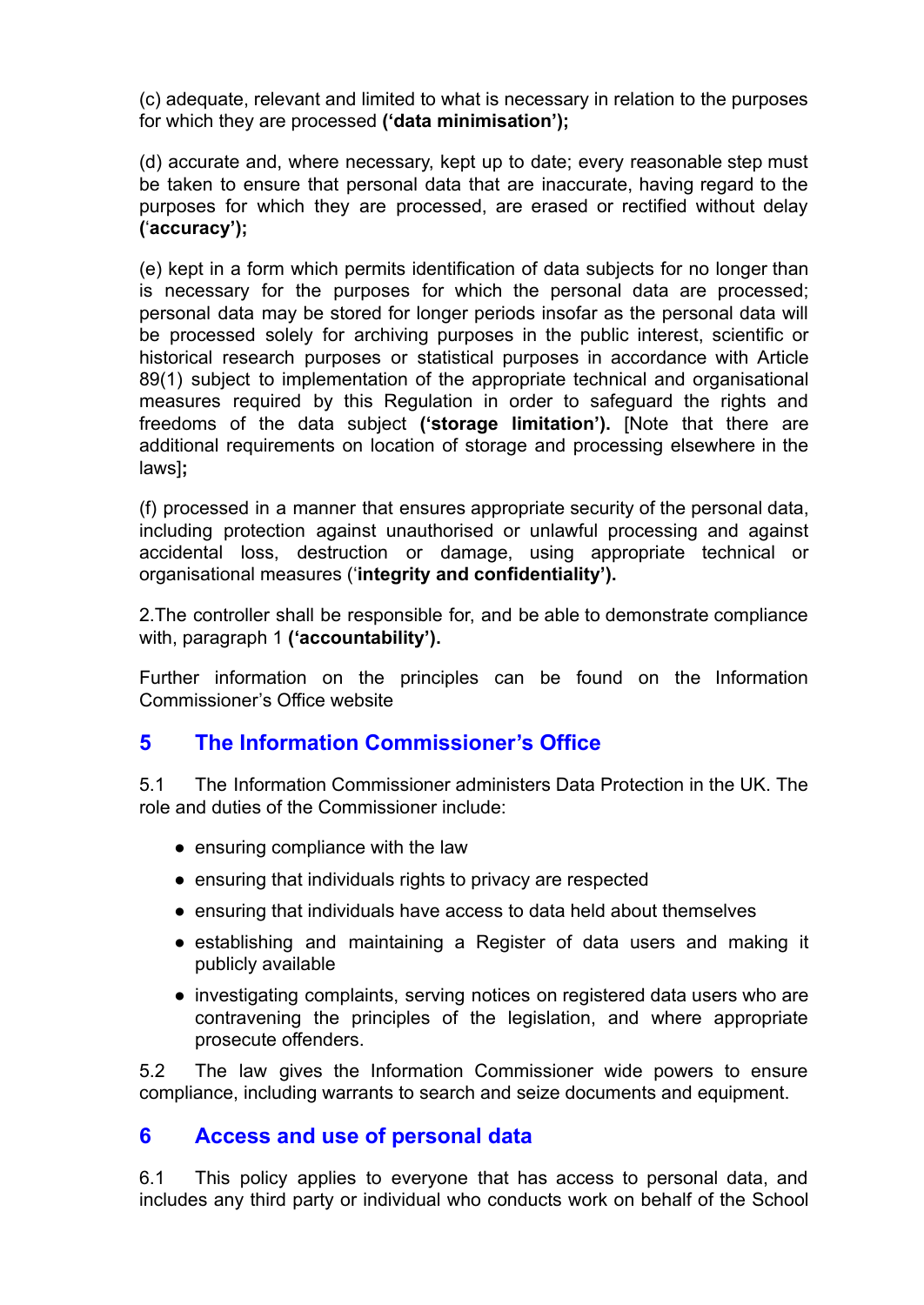or who has access to personal data for which the School is responsible and who will be required contractually or otherwise to comply with this policy.

6.2 Deliberate unauthorised access to, copying, disclosure, destruction or alteration of or interference with any computer equipment or data is strictly forbidden and may constitute a criminal and/or a disciplinary offence.

6.3 It is an offence for any person to knowingly or recklessly obtain, procure or disclose personal data, without the permission of the data controller (the School) subject to certain exceptions.

- 6.4 It is also an offence for someone to sell or offer to sell personal data.
- 6.5 All data subjects are entitled to:
	- Know what information the School holds and processes about them and why it is held
	- Know who can gain access to it, who it is shared with and where it is stored
	- How to keep this data up-to-date
	- Know what action the School takes to comply with its obligations

6.6 All data subjects may request erasure of data which they feel is no longer relevant.

6.7 The School will ensure that compliance with this Policy is monitored and the School is able to evidence that it is complying with its legal responsibilities.

# <span id="page-5-0"></span>**7 School commitment**

- 7.1 To achieve the overall aim of the Data Protection Policy the School will:
	- Provide adequate resources to support an effective corporate approach to Data Protection.
	- Respect the confidentiality of all personal information irrespective of source.
	- Publicise the School's commitment to Data Protection.
	- Compile and maintain appropriate procedures and codes of practice.
	- Promote general awareness and provide specific training, advice and guidance to its workforce at all levels and.
	- Monitor and review compliance with legislation and introduce changes to policies and procedures where necessary.

#### <span id="page-5-1"></span>**8 Roles and responsibilities**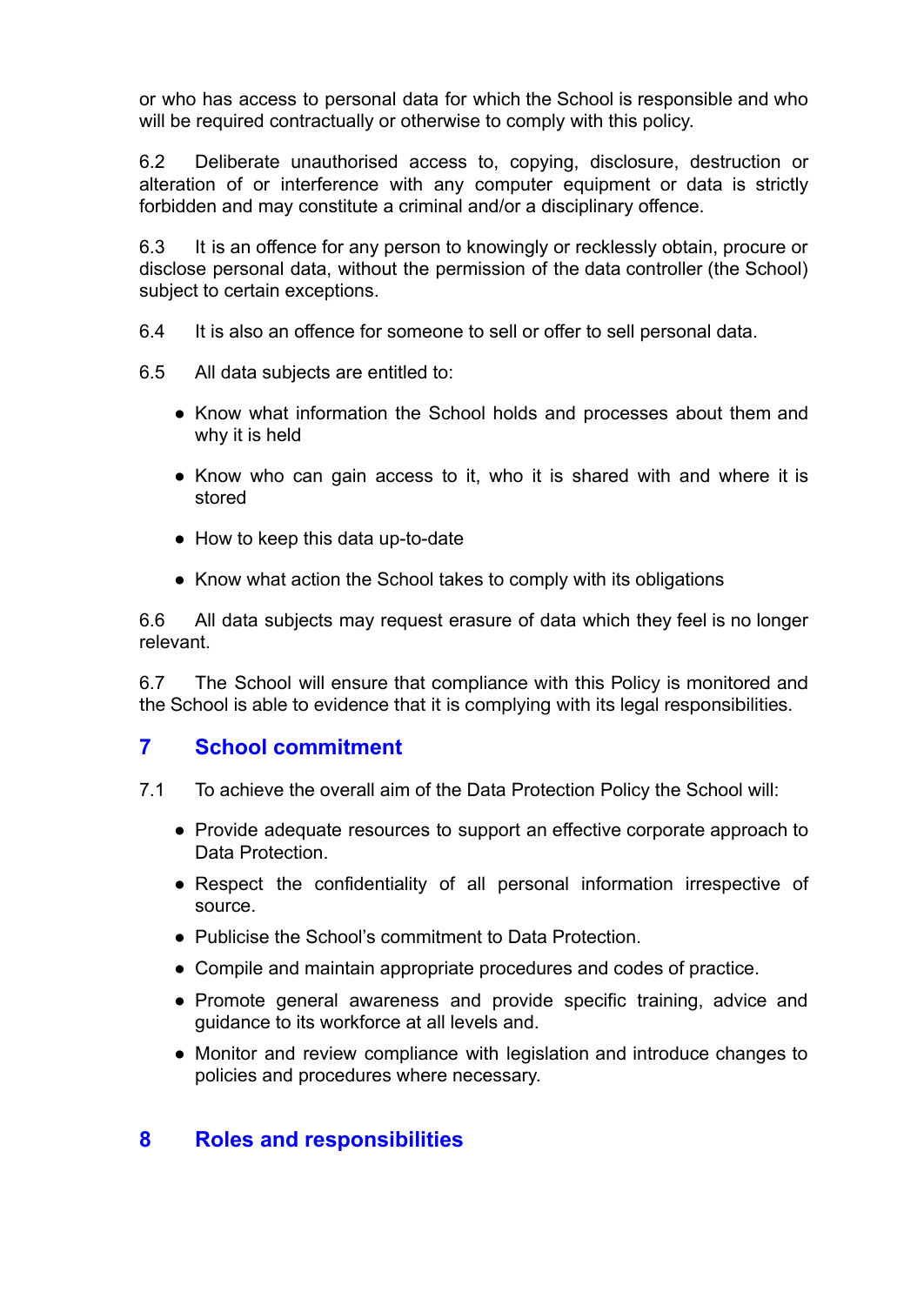8.1 The **Data Subjects** are those natural living persons about whom the school retains information.

8.2 Ultimate accountability for all decisions made relating to Data Protection lies with the **Board of Governors**.

8.3 The **Board of Governors** are responsible for ensuring that sufficient resources are provided to support the requirements of this policy as well as making strategic level decisions which impact on how the School carries out its obligations under the legislation. The School Business Manager is responsible for monitoring compliance within the school setting and taking any necessary corrective action.

8.4 The **Board of Governors** monitors, oversees, reports and makes recommendations to the School Business Manager on all strategic level DPA issues.

8.5 The **School Business Manager** has the role of handling requests for data (SARs, FOIs, EPAs etc.) and complaints about the school's use of data. The School Business Manager will also maintain and provide reporting to Board of Governors on these issues.

8.6 The **Data Protection Officer** (DPO) will provide advice and guidance in conjunction with Legal Services on legal compliance and best practice. Advice of the DPO must be sought for all new or changed data uses; this advice must be formally recorded and if not followed, this fact must also be recorded. The DPO acts as the liaison between the ICO and the School, and as a point of contact for the public. The DPO also acts as independent reviewer/advisor on complaints and provides a lead for raising awareness of Data Protection issues.

8.7 **Data Owners** are the central contact to compliance. Dataset Owners will also help the School Business Manager process requests and have a responsibility to ensure that data stored on systems is captured, stored, processed, accessed and deleted in line with the law and the School's Retention schedule. They are additionally responsible for ensuring that the recording of all statutory requirements are kept up to date, and reviewed at least annually.

8.8 The **Head Teacher** is directly responsible for compliance with the Act within the school and ensuring adherence by their staff.

8.9 **All School employees** and personnel working with personal data have a responsibility to ensure that they have sufficient awareness of the data protection law so that they are able to comply with the requirements of the law.

# <span id="page-6-0"></span>**9 Responsibilities of Schools Workforce**

9.1 The processing of personal data is to be compliant with legal, industry, regulatory and business requirements; it is the responsibility of school workforce to be aware of and conversant with these requirements for the processing and management of personal data in an appropriate manner.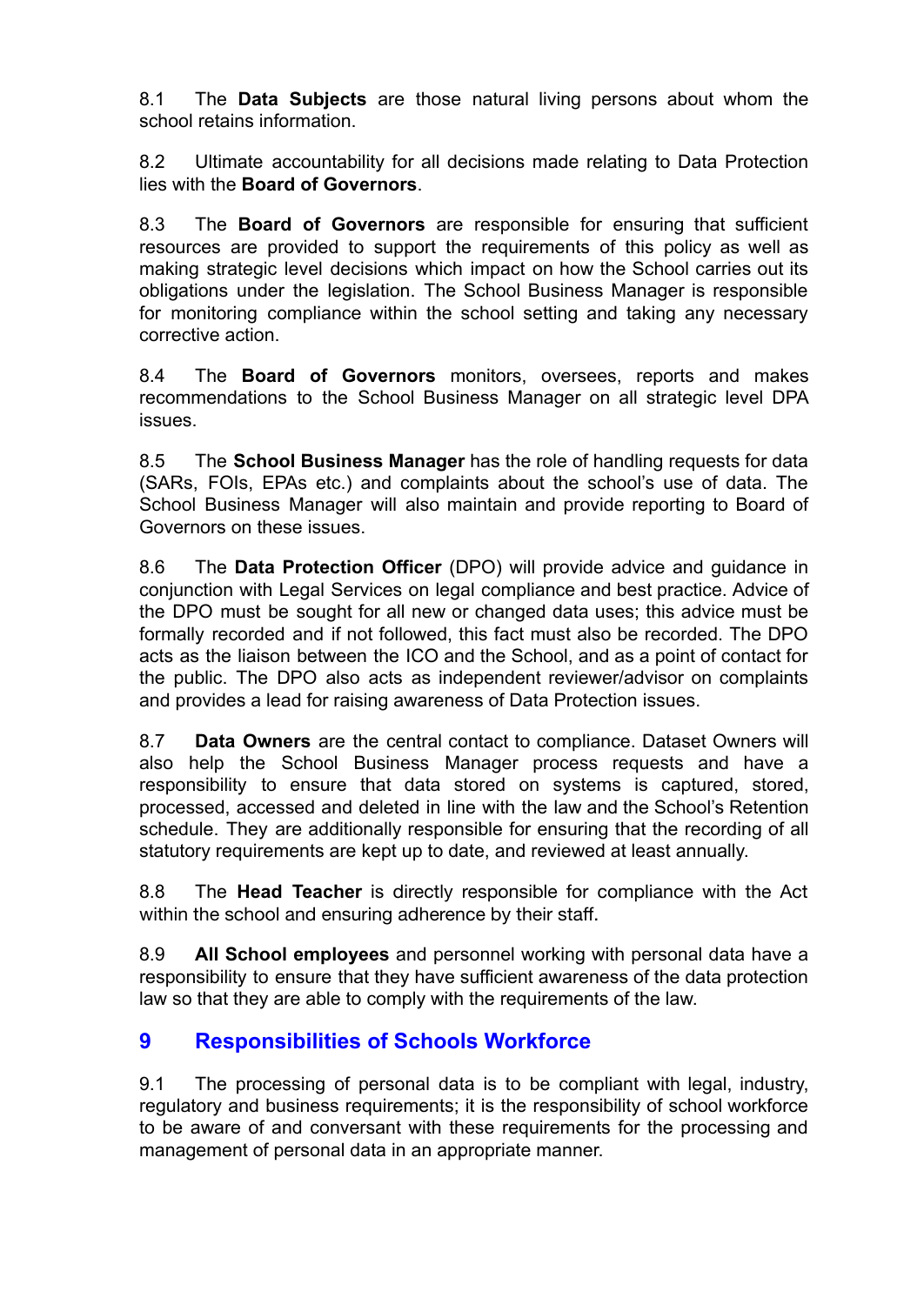9.2 Some data supplied by others will have handling requirements beyond the School's normal criteria. Staff involved must be made aware of this by the School Business Manager and are then responsible for handling it correctly.

9.3 The following minimum requirements are applied to everyone who comes into contact with personal data:

- School workforce are to ensure that personal data is to be processed accurately
- When not required for immediate use personal data is to be secured from unauthorised viewing and access
- Personal data must not be sent to/from personal (non-work) email accounts
- Personal information can only be distributed externally if it is:
	- o Being sent to someone with an appropriate data sharing or processing agreement with the school, a legal right to access and a need to know
	- o sent via encrypted e-mail or otherwise securely distributed as agreed with the DPO.
- Computer systems that process, access or store such data are to have password protected screen savers activated when left unattended, and all data should be encrypted at rest.
- The carrying of personal, sensitive or confidential information outside school environments should be avoided wherever possible. If this is unavoidable, then encryption of the device and device management by School is recommended. Paper based documents holding personal or sensitive information must be concealed from public view in transit and held securely when stored.
- When no longer required to be retained all personal data is to be disposed of securely, i.e. by shredding or via secure waste disposal.
- Personal data may not be stored on removable media devices without explicit management approval and appropriate encryption controls. Such data is to be removed from the removable media as soon as practically possible.
- The discussion of personal data with unauthorised persons either inside or outside the School is expressly prohibited. This also includes, but is not limited to, email, social networking sites, blogs, forums, instant messaging services, chat rooms etc.
- Staff are required to complete the Data Privacy and Information Security training on joining the organisation and as required thereafter.

# <span id="page-7-0"></span>**10 Data Controller**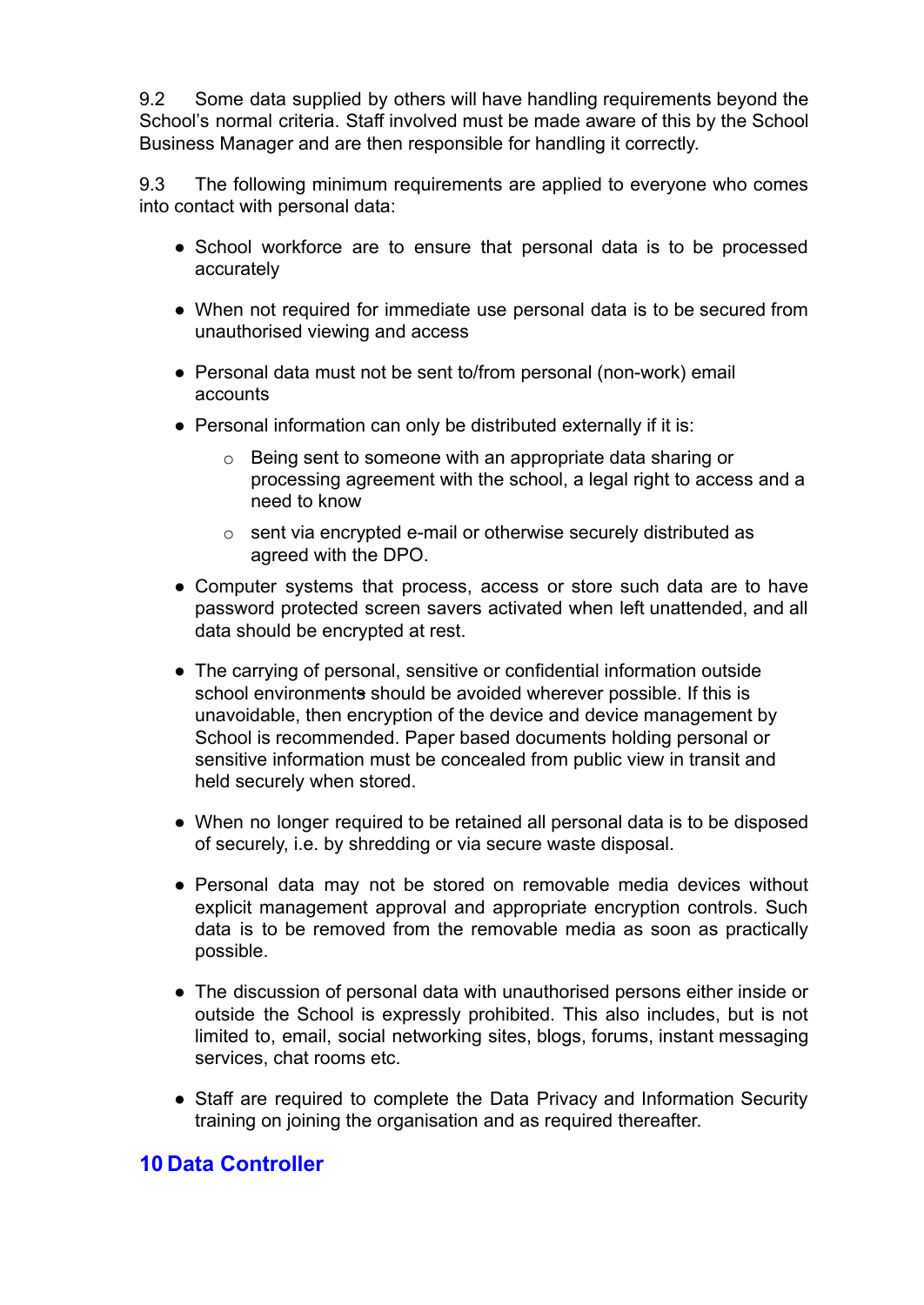10.1 In accordance with the DPA, School as a corporate body is the Data Controller and is therefore ultimately responsible for the implementation of this policy.

10.2 The School will also appoint designated Data Owners who are responsible for the day-to-day management of the data within their business areas of responsibility to ensure that compliance with law and documentation of personal data use is maintained.

# <span id="page-8-0"></span>**11 Data Protection Officer**

- 11.1 The DPO is responsible for fulfilling the role as documented in the data protection law.
- 11.2 The DPO must be involved, properly and in a timely manner, in all issues which relate to the protection of personal data.
- 11.3 The DPO is invited to participate regularly in meetings of senior and middle management. His or her presence is recommended where decisions with data protection implications are taken. All relevant information must be passed on to the DPO in a timely manner in order to allow him or her to provide adequate advice.
- 11.4 The opinion of the DPO must always be given due weight. In case of disagreement, the reasons for not following the DPO's advice must be recorded and formally communicated.
- 11.5 The DPO must be promptly consulted once a data breach or another incident has occurred.
- 11.6 The DPO will keep the School Business Manager informed of data protection issues pertaining to the School, including any changes in legislation that might impact business processes.

#### <span id="page-8-1"></span>**12 Data Owner**

12.1 Data Owners will work to facilitate the daily activities and management responsibilities under the law.

12.2 Data Owners must inform the DPO of any proposed new or changed uses of personal information within their business unit before any change in process or additional information collection is authorised.

12.3 Data Owners must regularly review the content and use(s) of personal information, and confirm to the DPO that the information held is complaint with current law.

12.4 Data Owners must ensure that members of school workforce and contractors are conversant with their responsibilities under the law, and that they know the procedures to follow when handling, releasing and disposing of information.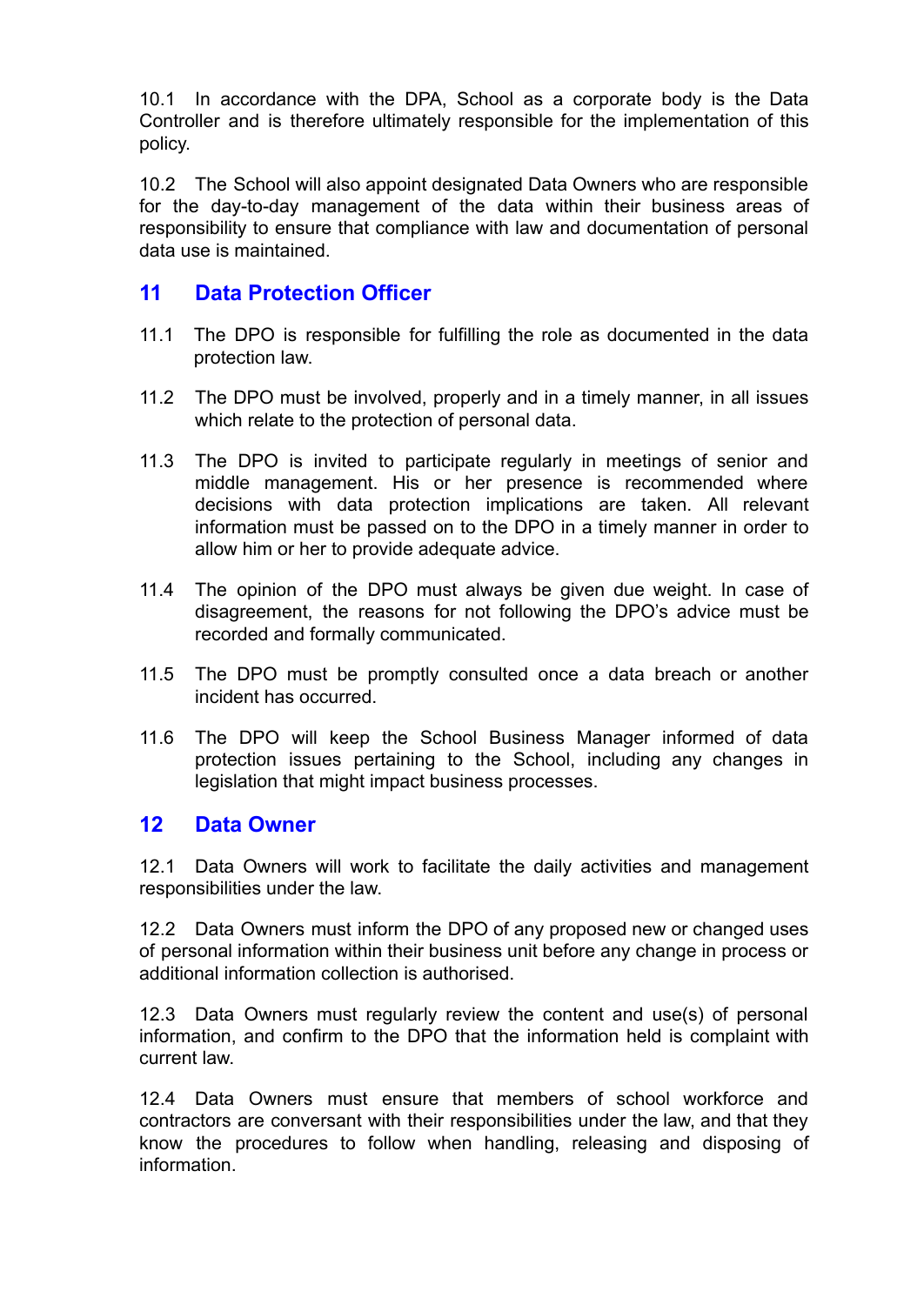12.5 Data Owners (along with the School Business Manager) are responsible to ensure that SARs and other requests for information are processed within the required time limits.

12.6 Data Owners will assist the DPO with the collation of materials in response to any access request or complaint received.

# <span id="page-9-0"></span>**13 Training and awareness**

13.1 **All School workforce** have a responsibility to ensure that they and the staff they manage have undertaken the Data Privacy and Information Security training and have sufficient awareness of the law so that they are able to comply with the requirements.

13.2 It is mandatory that all School workforce that have access to personal data or to the network to undertake the Data Privacy and Information Security training. New entrants will be expected to undertake and successfully complete the module as part of the induction process. Established staff will be expected to undertake and complete refresher training as directed.

13.3 Managers should encourage and make time for their staff to attend any further Data Privacy and Information Security training or awareness opportunities that may arise.

13.4 Failure to complete the courses within the prescribed period could result in disciplinary action proceedings.

13.5 A record must be kept by the school of training so that compliance can be evidenced.

# <span id="page-9-1"></span>**14 Collection of Data**

14.1 The School collects and records personal data from various sources, including that obtained or provided by the data subjects themselves.

14.2 In some instances, data may be collected indirectly through monitoring devices, including but not limited to: door access control systems, CCTV, personal recording devices and physical security logs or electronic monitoring systems. For further detail refer to School's Information Security Policy.

#### <span id="page-9-2"></span>**15 Accuracy and relevance**

15.1 It is the responsibility of those who receive personal information to ensure so far as possible, that it is accurate and up to date. Personal information should be checked at regular intervals, to ensure that it is still accurate.

15.2 If the information is found to be inaccurate, steps must be taken to rectify it. Individuals who input or update information must also ensure that it is adequate, relevant, unambiguous and professionally worded. Data subjects have a right to access personal data held about them and have inaccuracies corrected.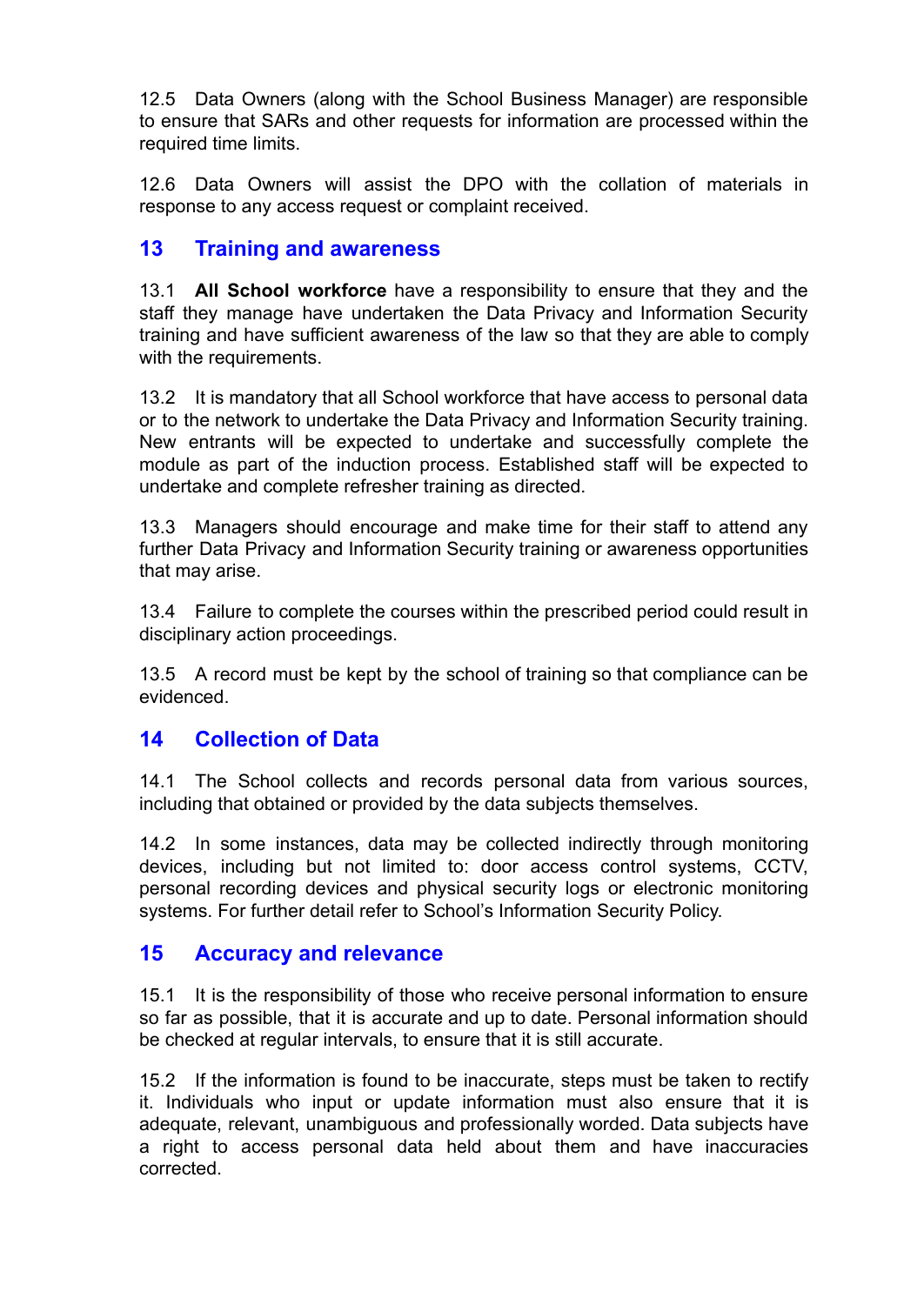# <span id="page-10-0"></span>**16 Rights to access, correct and remove information**

16.1 Data subjects have the right to access any personal information (data) about them that is held.

16.2 Data subjects also have the right to have data about themselves corrected or erased subject to certain conditions.

16.3 The School aims to comply with requests as quickly as possible but will ensure that it is provided within one calendar month unless there is a good reason for any delay. In such cases the reason for a delay will be explained in writing to the person making the request.

# <span id="page-10-1"></span>**17 Fair and Lawful Processing**

17.1 When the School processes personal data, it must have a legal basis for doing so or a freely given, positive consent. The law provides a list of conditions to ensure that personal information is processed fairly and lawfully:

- Personal data is only processed where it is justified, and this is transparent to the data subject.
- Information on the processing is easily accessible and easy to understand, in clear and plain language.
- That data subjects are aware of risks, rules, safeguards and rights in respect of processing and how to exercise their rights.
- That the minimum amount of personal data is kept, and for as short a period as possible.
- That special category personal data is processed only where necessary and justified, and with permission for this from the ICO unless a legal basis for processing is used.

17.2 Individuals that supply the School with personal information are provided with a 'Privacy Notice' (or online privacy statement) at time of data collection, repeated at time of SAR, which communicates the following:

- Purposes, categories, recipients (esp. outside country)
- Period of storage
- Existence of the right to request rectification, erasure and to object to processing
- Right to complain to supervisory authority and contact
- Information on communication and source
- **●** Information on significance and consequences of processing

# <span id="page-10-2"></span>**18 Data Sharing and Processing**

18.1 All use of information must be covered by clear, agreed contracts or deeds.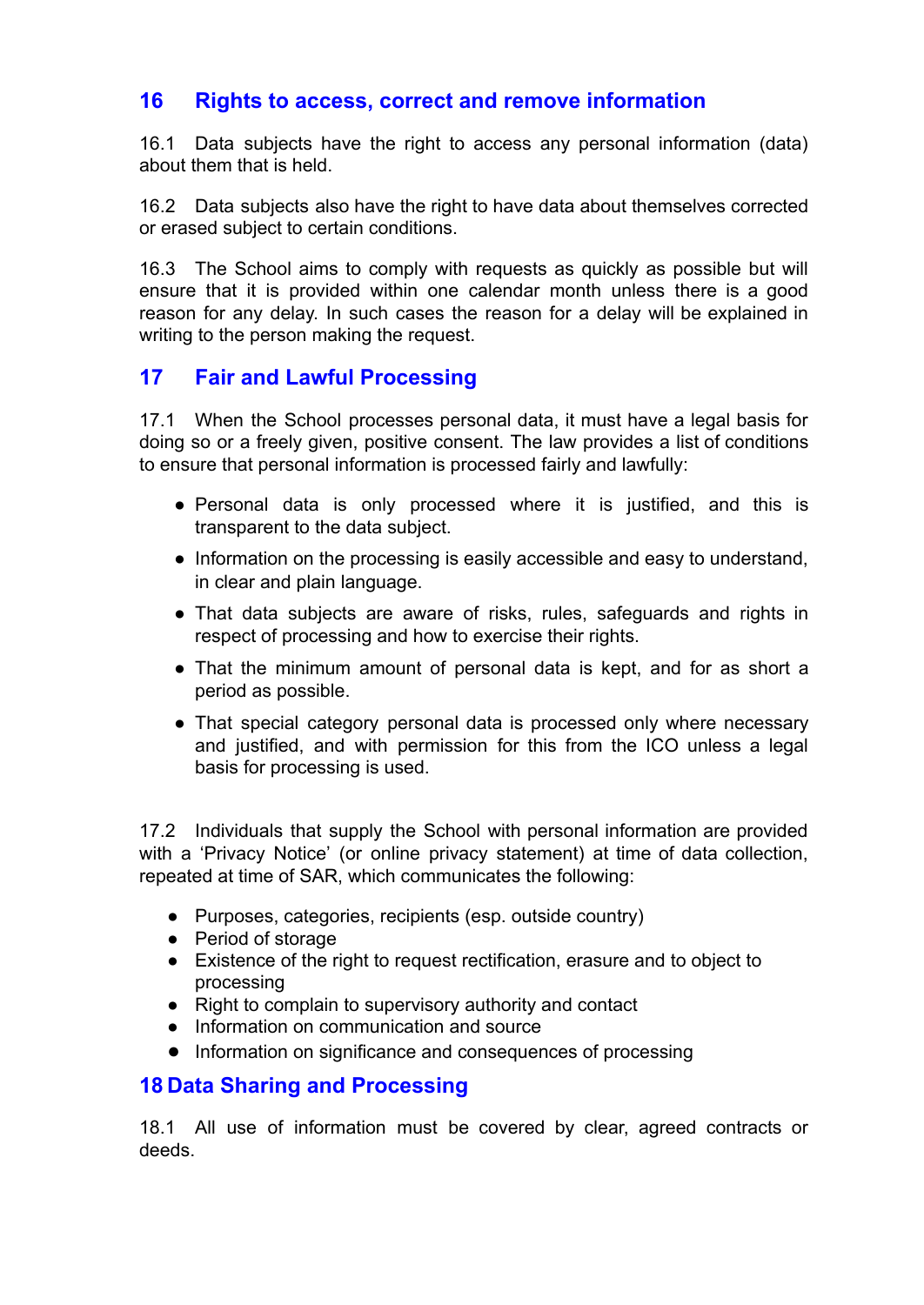18.2 A 'Data Sharing Agreement' is required if the information supplied is being used to fulfil requirements of the recipient or if the school is jointly managing information with another nody.

18.3 A 'Data Processing Agreement' is required if the information supplied is being used under the instruction of the school. This is the normal situation with on-line services and most suppliers to the school. This must fulfil the requirements of Article 28 of the UK GDPR.

18.4 Where the other party uses the personal information for its own purposes (Data Sharing):

- The agreement or contract will clearly describe the purposes for which the information may be used and any limitations or restrictions on the use of that information
- The other party is to provide an undertaking or provide other evidence of its commitment to process the information in a manner that will not contravene the law

18.5 Where the processing of personal information with a third party is required by law, procedures are to ensure that the protocols and controls for the sharing of the data are documented, regularly reviewed and verified.

18.6 Requests for personal information from the Police or other enforcement agencies can be considered where the purpose is legitimate e.g. safeguarding, the prevention or detection of a crime and or the collection of taxes. It should be noted however that the School is generally under no obligation to provide information. Before providing the information, the requesting agency must provide a sufficient explanation of why the information is necessary to the extent that not providing it may prejudice an investigation. This is to satisfy the relevant information holder that the disclosure is necessary. The request must be on letter headed paper and authorised by a senior officer from the requesting agency (Police Inspector or equivalent). If the information is to be disclosed, the disclosure must be authorised by the School Business Manager (or above) and a note for the record should be made of the details about the disclosure with an explanation of why the disclosure is appropriate.

# <span id="page-11-0"></span>**19 Data retention and disposal**

19.1 The School must ensure that personal information is not kept for any longer than is necessary; this is to adhere to any legal, regulatory or specific business justification.

19.2 The School will retain some forms of information longer than others, but all decisions are to be based upon business requirements; details can be found in the Record Retention Schedule.

19.3 Data relating to clients is only to be retained for as long as a legal, regulatory or business justification remains.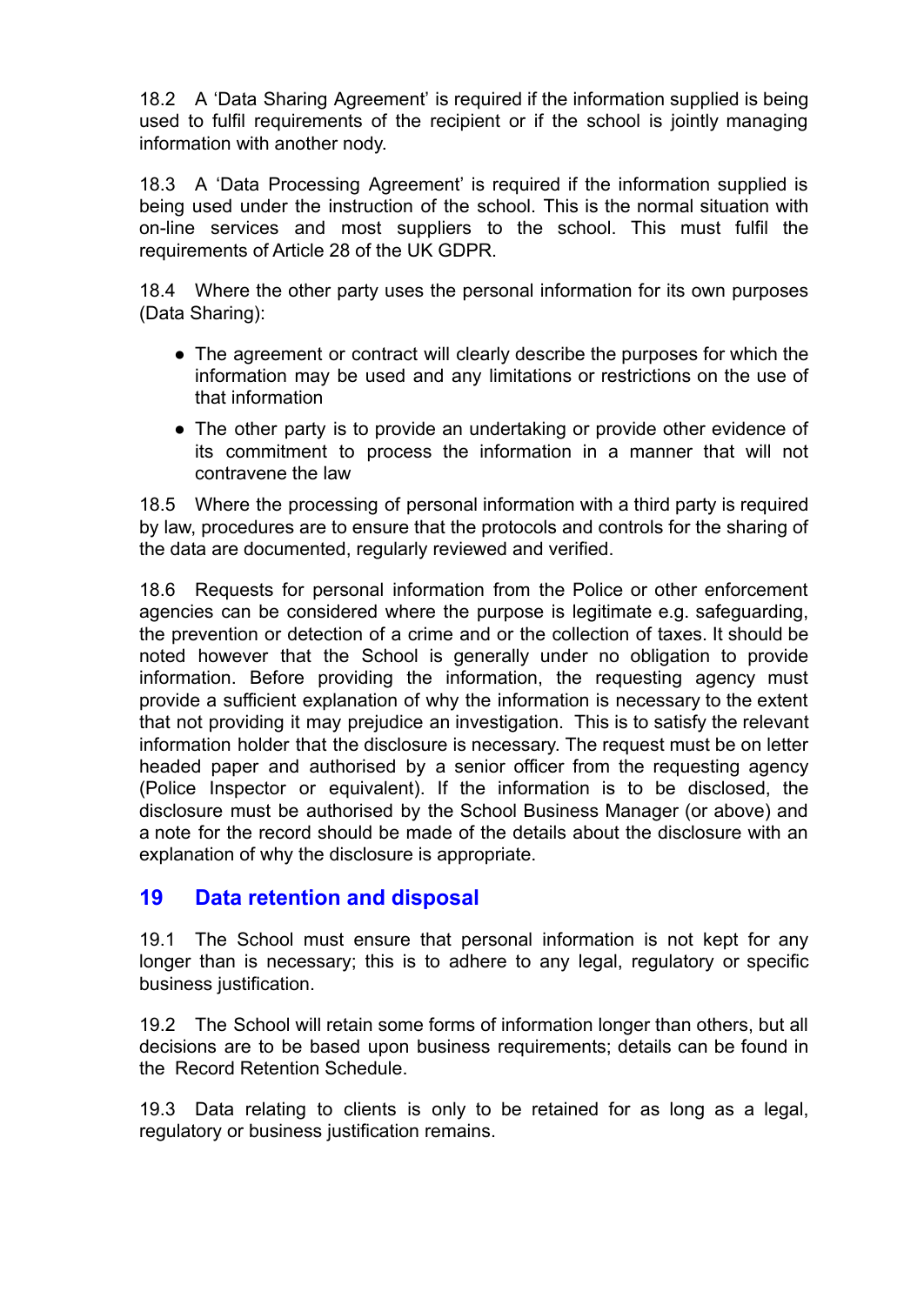19.4 When disposing of information, equipment or media, the School's confidential waste disposal policy and procedures should be adhered to.

19.5 The retention criteria must be imposed on third parties with who data is shared.

### <span id="page-12-0"></span>**20 Transfer outside of the UK**

20.1 To ensure an adequate level of protection is applied to personal information transferred or processed outside the UK contracts are to include conditions relating to the specific requirements for the protection of the information.

20.2 The School is responsible for ensuring that 'due diligence' is conducted on the other party, and that adequate and appropriate controls and safeguards are applied for the transfer of the personal information.

20.3 Companies outside the UK are to be required to apply the same controls and requirements as applied within the UK unless they can demonstrate other adequate procedures are implemented to protect the personal information as part of the 'due diligence' process. Periodic reviews of the same are to be conducted to ensure adherence is maintained.

20.4 Specific issues with cloud processing should be recorded by the school and the cloud policy and procedures should be followed.

20.5 Data received by School from third parties may have specific storage and use rules that may further restrict where it can be stored or processed (e.g. Health data cannot be stored outside England & Wales).

#### <span id="page-12-1"></span>**21 Violations**

21.1 Unauthorised disclosure of personal data is a disciplinary matter that may be considered a gross misconduct and could lead to termination of employment.

21.2 In the case of third parties unauthorised disclosure could lead to termination of the contractual relationship and in certain circumstances this could give rise to legal proceedings.

21.3 Any failure to follow this Policy must be treated as an incident and investigated in accordance with the Security Incident Reporting Procedure.

# <span id="page-12-2"></span>**22 Supporting Policies**

This policy should be read in conjunction with the following policies and procedures:

- Staff Acceptable Use Policy
- Subject Access Policy and Procedure
- Freedom of Information Policy
- **Security Incidents Reporting Procedure**